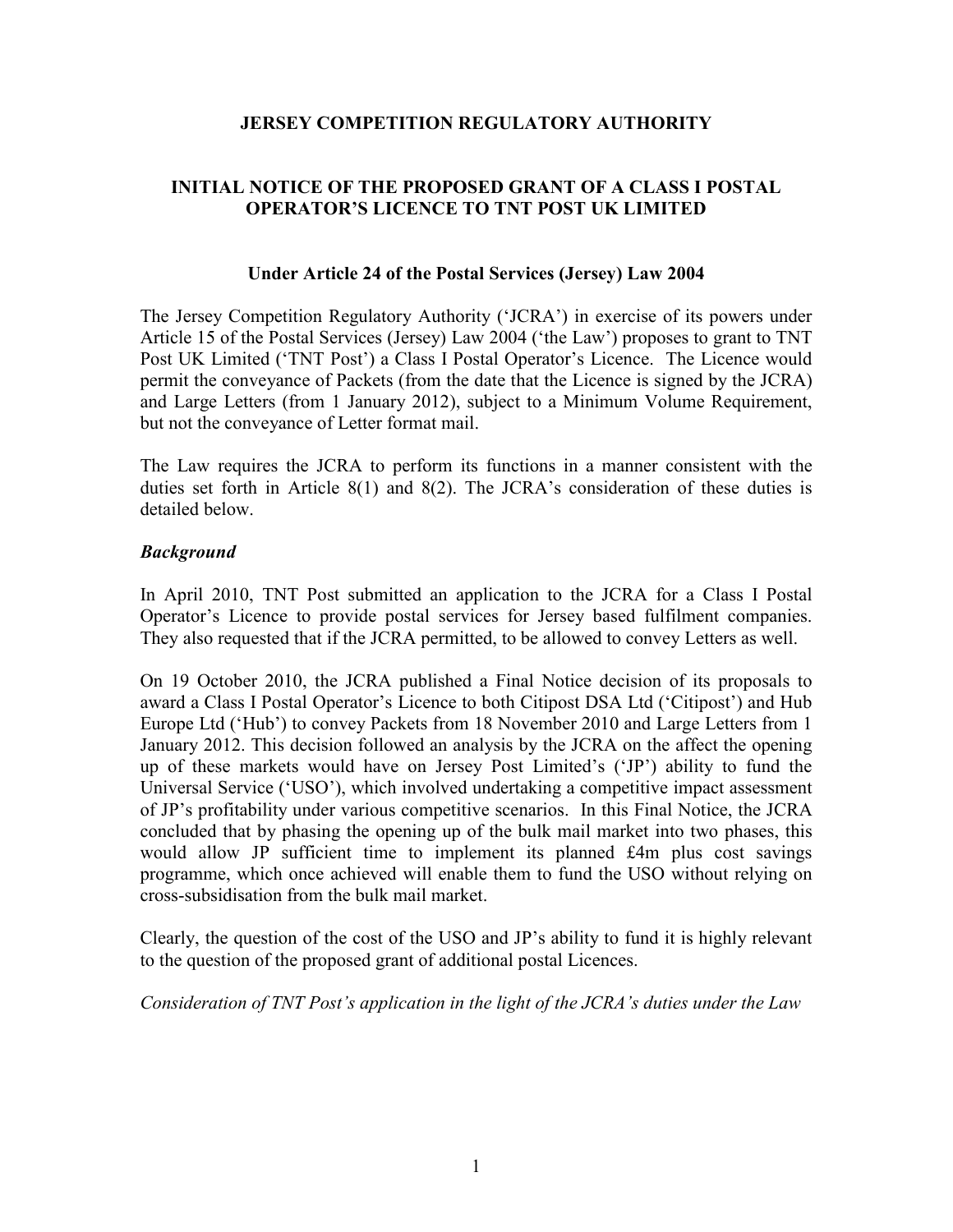# I. Considerations under Article 8(1) of the Law

- 1. The JCRA has a primary duty under Article  $8(1)(a)$  of the Law to perform its functions in such manner as is best calculated to ensure that (so far as in its view is reasonably practicable) postal services are provided, both within Jersey and between Jersey and the rest of the world, as satisfy all current and prospective demands for them, wherever arising. In considering whether postal services satisfy demands under Article  $8(1)(a)$ , under Article  $8(3)$  the JCRA must have regard, inter alia, to whether the services are rapid, of high quality and reliable, and are affordable by and accessible to, the highest number of business and domestic users.
- 2. The evidence suggests that there is demand, both current and prospective, for the postal services which would be subject to the proposed Licence. Specifically, as part of the work in considering Citipost's and Hub's licences, eight of the main fulfilment companies in Jersey were interviewed about the desirability of having other providers of postal services to satisfy their requirements. All eight were supportive of the introduction of further competition which should lead to a reduction of prices, an improvement in quality of service (such as rapidity of delivery) and the choice of services on offer.
- 3. The scope of Article 8(1)(a) also requires the JCRA to consider the effect, if any, that the grant of a Licence to TNT Post may have on existing Licensees to satisfy demands for postal services. In the current context this principally concerns the effect upon JP's ability to provide the USO in Jersey.
- 4. JP's Licence requires it to defray the cost of the USO from profits generated by its Licensed Services and allows it to cross-subsidise the USO from other parts of the business<sup>1</sup>. JP currently uses revenues derived from services it provides to fulfilment companies to help offset the cost of providing the USO. Thus any loss of business on its services to fulfilment companies could have a detrimental effect on its ability to fund the USO.
- 5. As indicated above, the JCRA has recently carried out work on the cost of providing the USO and has carefully considered the impact which the grant of a Licence to TNT Post may have on JP's ability to provide the USO.
- 6. For the following reasons, the JCRA does not consider that the grant of a Licence to TNT Post would result in JP no longer being able to provide the USO. In no particular order, these reasons are:
	- That JP has scope for at least £4m of efficiency savings which once made, means that JP can self fund the USO;

 $\overline{a}$ <sup>1</sup> See Conditions 12.2 and 24.1.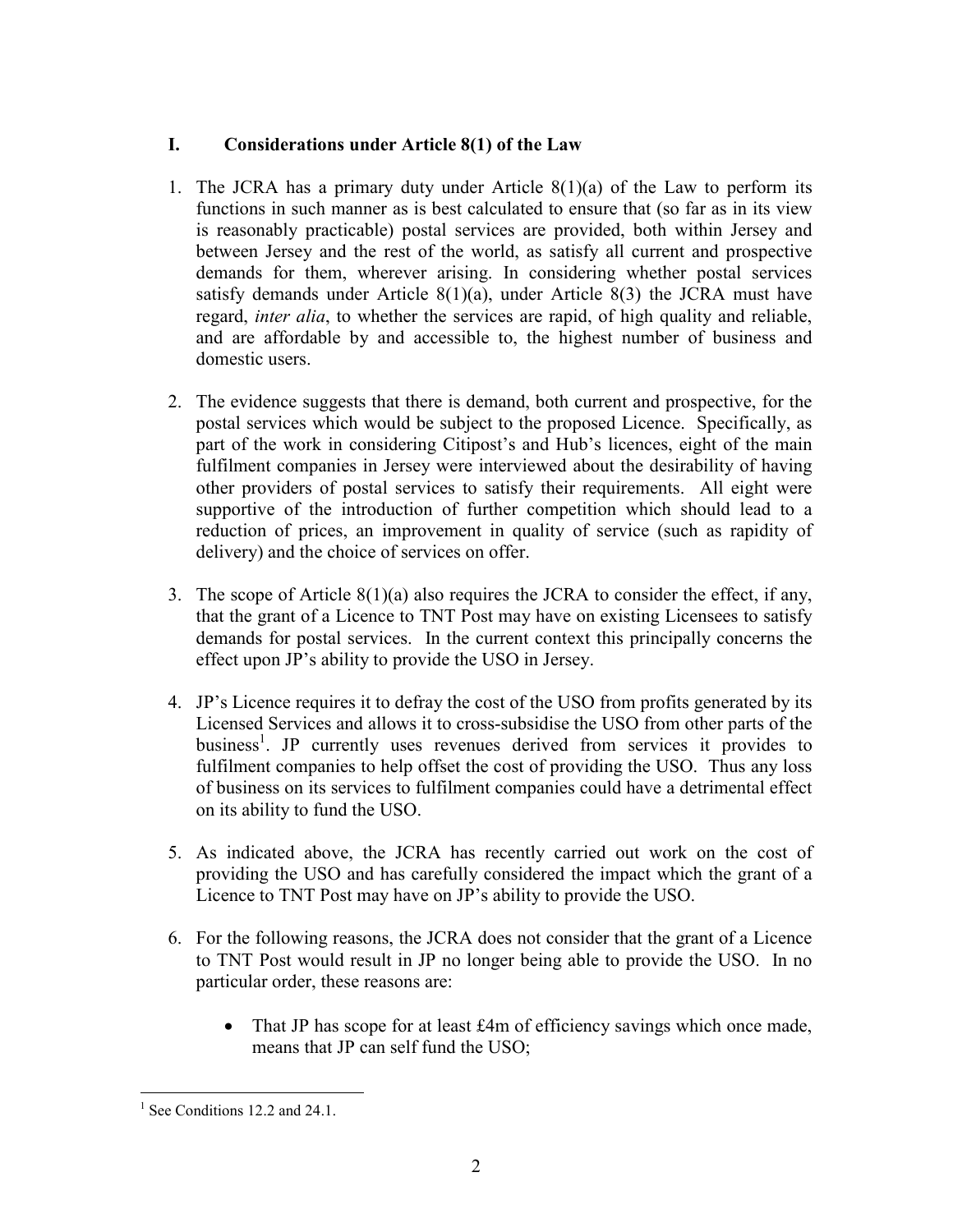- Jersey Post International Limited has sufficient cash reserves which could be used in part to fund the USO if JP were to lose a significant amount of business to TNT Post;
- The proposed Licence expressly limits both the format of the items that TNT Post will be permitted to convey, and the customers in Jersey that they will be able to provide their services to, namely:
	- a) the proposed Licence is expressly limited to the conveyance of Large Letters and Packets only, and not the conveyance of Letter format mail; and
	- b) the proposed Licence has a Minimum Volume Requirement, which means that under the proposed Licence, TNT Post can only convey mailings from customers in Jersey of 50 or more items for Large Letters, and/or mailings of 25 or more items for Packets.
- The JCRA still retains discretion to introduce a USO funding mechanism should JP be able to show that the provision of the USO represents an unfair burden on  $JP^2$ .
- 7. In terms of the matters set out in Article 8(3), TNT Post's application, the nonconfidential version of which is published with this Initial Notice. In short, TNT Post says that the proposed services are rapid (comparable to any other provider) and that TNT Post has a track record of high quality and reliability. Furthermore the services to be offered will be competitively priced and accessible to users sending Large Letters or Packets, subject to the Minimum Volume Requirement, as well as being tailored to meet potential users' requirements. Finally, customers of TNT Post will have the opportunity to express views on the service provision. The JCRA has no reason to doubt any of these statements.
- 8. The JCRA therefore believes that the proposed grant of the Licence to TNT Post is consistent with its duty under Article 8(1)(a) of the Law.

# II. Considerations under Article 8(2) of the Law

 $\overline{a}$ 

9. Article 8(2) of the Law specifies additional duties to which the JCRA must have regard, although only in so far as is consistent with its primary duty under Article 8(1). The JCRA's consideration of these Article 8(2) duties is set forth below.

 $2^2$  See Condition 12.2 of JPL's Licence and Condition 19 of the proposed Citipost licence.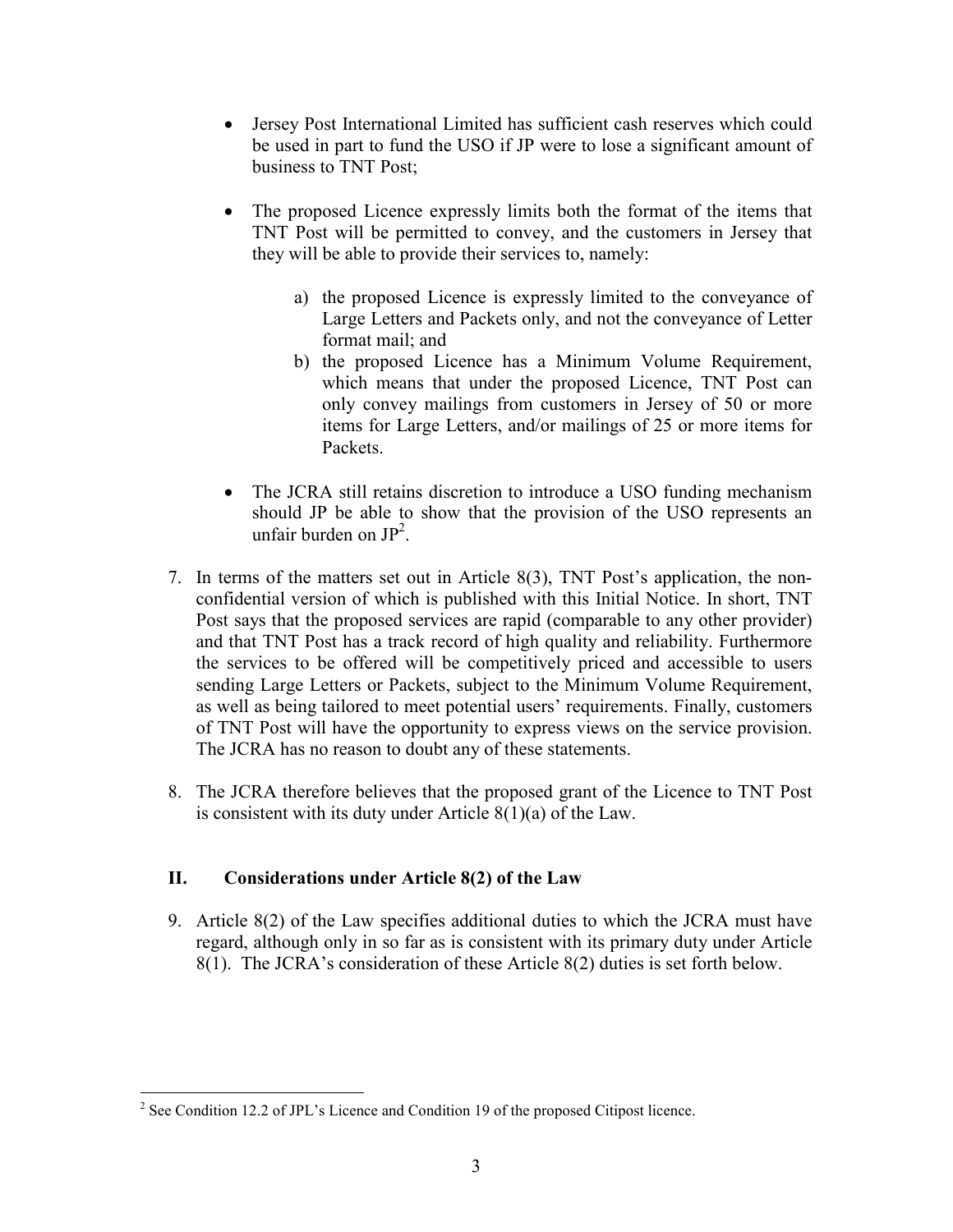#### A. Article  $8(2)(a)$

 $\overline{a}$ 

- 10. The JCRA has a duty under Article 8(2)(a) to perform its functions in such manner as it considers best calculated to protect and further the short and long term interests of users within Jersey of postal services and to perform them, wherever it considers appropriate, by promoting competition among persons engaged in commercial activities connected with postal services in Jersey.
- 11. The benefits of competition in terms of the benefits which it brings to users in the way of lower prices, greater choice and innovative products and services are well known. In the postal sector, the 2008 Hooper Report<sup>3</sup> and the 2010 updated Hooper Report $<sup>4</sup>$  looked at policies which may be needed to ensure the</sup> continued provision of the universal service. As regards competition, the 2008 Report concluded that competition between postal operators can support the universal service by encouraging cost reductions by the universal service provider, and therefore greater efficiency. Furthermore, such competition should encourage innovation in the products and services offered which can create further revenue streams which may be used to support the universal service (see, in particular, page 95 of the Report).
- 12. The Hooper Report did, however, recognise that in the UK, since 2005, large businesses have benefited from liberalisation through lower prices and that these benefits might not otherwise have been expected without competition. The Report also stated that whilst competition is beneficial to consumers, it does also entail some risks, such as a potential reduction in the revenue stream available to support the universal service. It also stated that some forms of competition can be inefficient if they take advantage of constraints which might be placed upon the universal service provider. On balance, however, the Report concluded that these risks were manageable.
- 13. The EU countries where competition has been introduced (The Netherlands, Germany and the UK being three good examples) have shown the resulting efficiency drive within the incumbent. Although there is a clearly perceived decline in letter mail volumes, there is expected growth in packet and parcel services from increased e-commerce. By granting this licence, the JCRA believes that it will create more customer choice and that the services for these items are as customer-responsive, cost effective and efficient as possible.
- 14. As noted at paragraphs 4 to 6 above, the JCRA has considered the potential risks to JP's provision of the USO but for the reasons set out in paragraph 6 does not consider that the grant of the proposed Licence to TNT Post would

 $3$  Hooper (2008) "Modernise or decline: Policies to maintain the universal postal service in the United Kingdom".

<sup>&</sup>lt;sup>4</sup> Saving the Royal Mail's universal Postal Services in the digital age – An update of the 2008 Independent Review of the Postal Services Sector – September 2010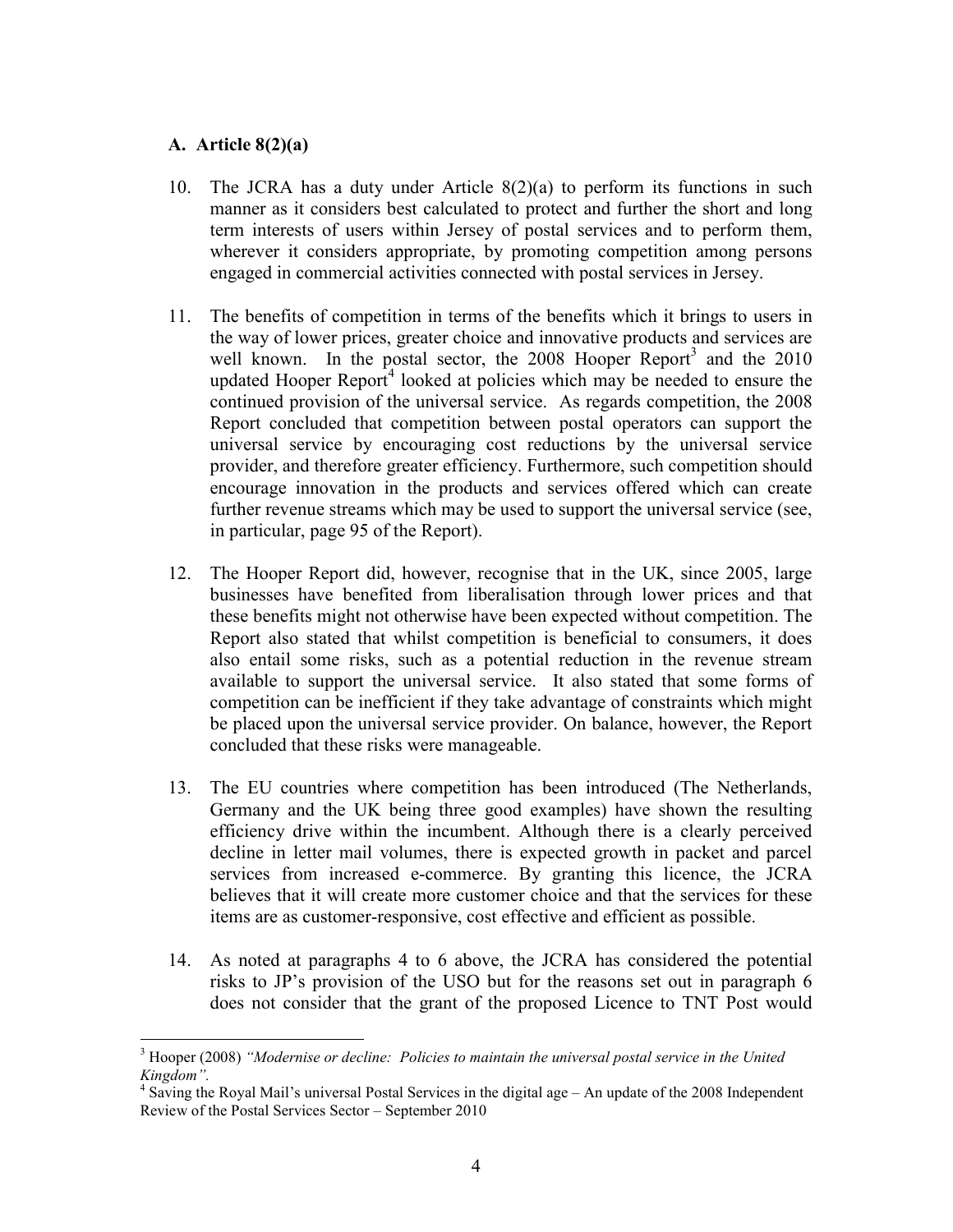prevent JP from continuing to satisfy the USO. For those reasons the JCRA believes the grant of the Licence is consistent with its duty under Article  $8(2)(a)$ .

### B. Article 8(2)(b)

15. The JCRA has a duty under Article 8(2)(b) to perform its functions in such manner as it considers best calculated to promote efficiency, economy and effectiveness in commercial activities connected with postal service in Jersey. It is widely recognised that the introduction of competition serves to increase productive, dynamic and allocative efficiencies. Currently JP, (and as of 18 November 2010), Citipost and Hub, are the providers of the services in Jersey intended to be offered by TNT Post. The grant of the proposed Licence would therefore facilitate the promotion of competition for postal services and thereby advance the Article 8(2)(b) objectives.

# C. Article  $8(2)(c)$

- 16. The JCRA has a duty under Article 8(2)(c) to perform its functions in such manner as it considers is best calculated to further Jersey's economic interests.
- 17. The JCRA is still of the view it expressed in the April 2009 consultation of the proposed grant of a Licence to Citipost and  $Hub<sup>5</sup>$ , namely:

"Should the grant of a licence to Citipost and Hub result, through competition, in lower prices for postal services to existing providers of fulfilment services, this could potentially enable them to cut their costs and become more competitive against fulfilment companies located in other jurisdictions. More diverse postal fulfilment services may also attract new providers of fulfilment services to Jersey. Finally, greater competition in the provision of postal services to fulfilment companies may also benefit Jersey by giving incentives to current providers of fulfilment services in Jersey to stay located in this jurisdiction. The JCRA has observed in the past that while JP currently holds a monopoly for the provision of fulfilment services in Jersey<sup>6</sup>, Jersey itself faces competition from other offshore jurisdictions (such as Guernsey and Switzerland) as a platform from which to provide such services<sup>7</sup>."

18. The grant of the Licence would therefore be in the economic interests of Jersey.

<sup>&</sup>lt;sup>5</sup> Consultation on Citipost DSA Ltd's application for a Class I postal operator's Licence, published 8<sup>th</sup> April 2009, available on the JCRA website.

<sup>&</sup>lt;sup>6</sup> Citipost and Hub Europe's licence will come into effect on 18 November 2010.

<sup>7</sup> JCRA Final Notice to Jersey Post Limited Concerning Price Control.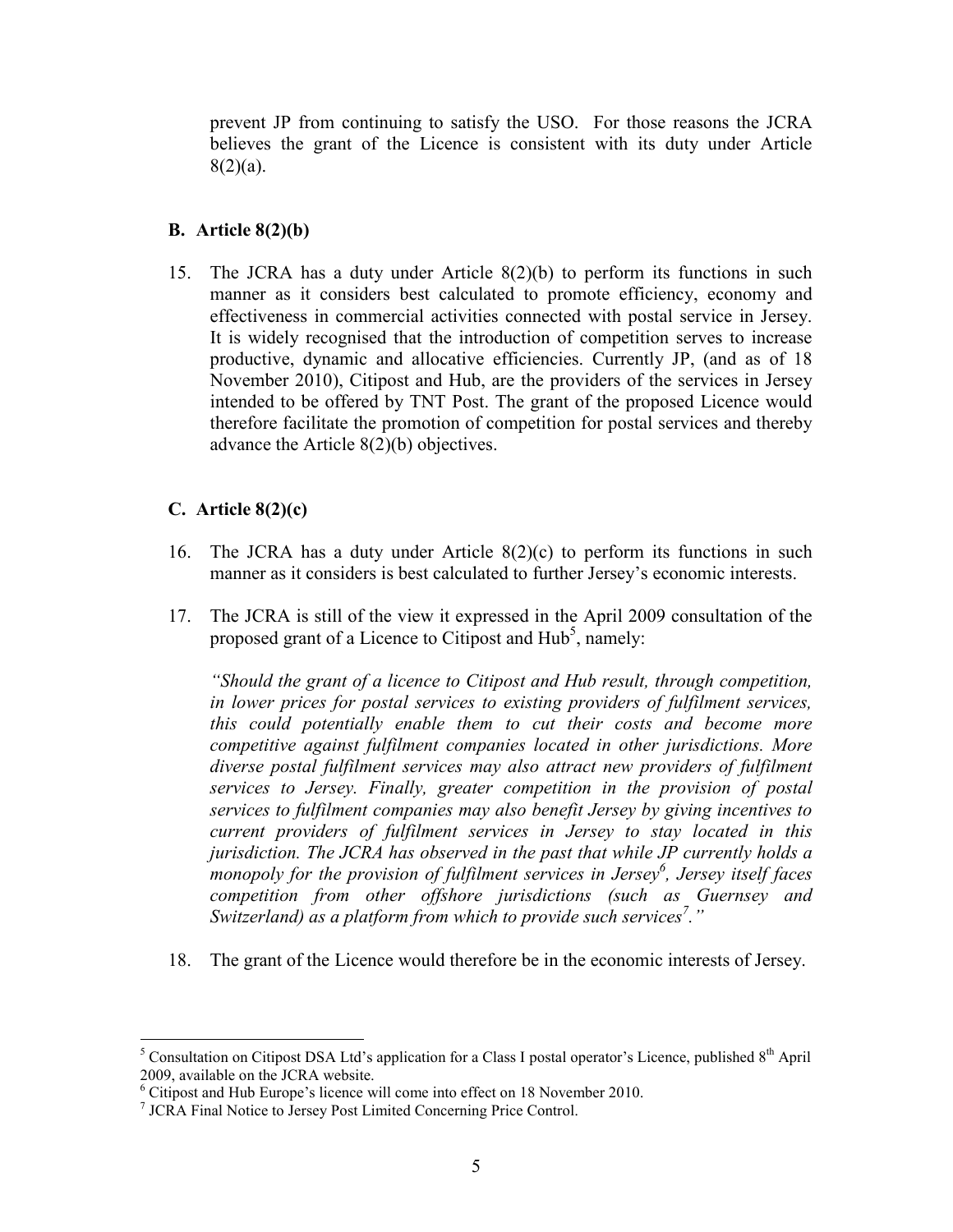### D. Article  $8(2)(d)$

- 19. The JCRA has a duty under Article 8(2)(d) to perform its functions as it is best calculated to impose a minimum of restrictions on persons engaged in commercial activities connected with postal services in Jersey.
- 20. The proposed Licence does have restrictions on the format of items and the customers (in terms of quantities of items) that TNT Post may deal with. The JCRA has included these restrictions in the proposed Licence to limit its application to fulfilment companies in Jersey. The JCRA would review these restrictions in 2013, in light of market developments.

# E. Article  $8(2)(e)$

- 20. The JCRA has a duty under Article 8(2)(e) to have regard to the need to ensure that postal providers have sufficient financial and other resources to conduct those activities.
- 21. TNT Post is the UK's market leader in providing alternative mail solutions and the number one competitor to Royal Mail. In the UK, it employs over 1,000 people, has over 5,000 customers and in 2009, posted an annual turnover of £337.2m. The JCRA has been provided with sufficient evidence to satisfy itself that TNT Post has sufficient financial and other resources to conduct the activities to be covered by the Licence.
- 22. Similarly, for the reasons given in paragraph 6 above, the JCRA does not believe that the grant of the Licence will result in JP having insufficient financial and other resources to satisfy its current USO obligations.

# F. Article  $8(2)(f)$

23. Article 8(2)(f) requires the JCRA to have regard to any special needs of persons who are disabled, have limited financial resources or other special needs. The JCRA believes that the grant of the Licence will be neutral in terms of its effect on the categories of persons identified in Article 8(2)(f).

# III. Date when the proposed Licence will take effect

24. The proposed Licence will take effect on 24 December 2010 unless the JCRA receives representations or objections about the proposal prior to that date, in which case the effective date will be specified in any Final Notice issued by the JCRA under Article 24(5) of the Law.